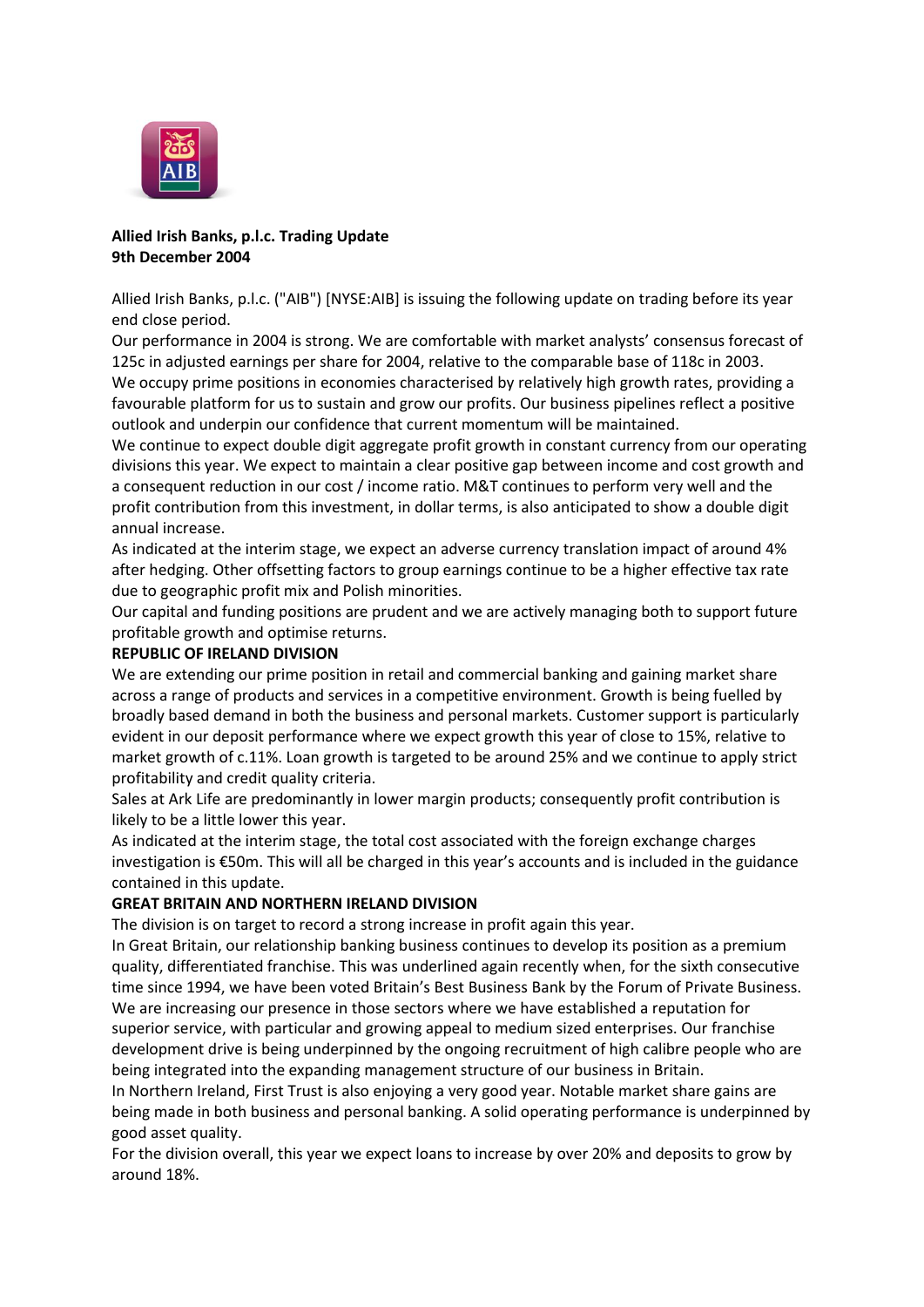### **CAPITAL MARKETS DIVISION**

Profit momentum is being sustained by customer demand.

Corporate Banking is likely to record significant double digit loan growth in 2004 and we are achieving high risk adjusted returns on capital employed. Our international teams, who now account for more than half of Corporate Banking profit, are enjoying buoyant demand in their carefully chosen niches in acquisition / project finance and CDOs. In Ireland, our leading franchise is benefiting from a sustained recovery in demand for our tailored suites of products and services. In Treasury, consistent growth is being driven by the strength of relationships with Irish and mid tier international corporates. Use of risk limits remains modest and we expect a good performance from trading activities.

Investment banking is performing well and is ahead of last year.

### **POLAND DIVISION**

Following the difficult operating environment in 2003, this year's outcome will be much stronger. Non-interest income will be significantly higher, with investment fund, dividend and card fees all well up. We anticipate deposit growth of around 5%, reflecting an acceleration in the second half, without the interest rate environment induced margin pressure of 2003. Expected loan growth of around 8% reflects a good performance in business lending and local currency mortgages – sectors in which customer demand at present is low but which carry satisfactory risk characteristics. Asset quality continues to improve and remains best in class.

Costs will be lower this year following implementation of the cuts announced in 2003 and an ongoing focus on efficiency.

### **M&T BANK CORPORATION**

Consistent guidance this year has been for double digit growth in diluted GAAP earnings per share. This was reiterated at M&T's Q3 results announcement.

Features of the nine months to September included solid loan growth, with higher commercial demand offsetting subdued consumer volumes. Asset quality improved and the bad debt provision was down on the comparative period. Core operating expenses were well controlled.

The Allfirst integration has surpassed expectations. There are further material opportunities and synergies and extracting these benefits is likely to be a primary area of focus for M&T in 2005. **MARGINS**

We expect the underlying net interest margin to reduce by around 25 bps this year. Both the quantum of reduction and factors causing it are unchanged from previous guidance. The primary factor continues to be that loans are growing faster than deposits; less significant factors are deposit pricing, business mix, competition and business funds reinvestment. Loan margins remain broadly stable and the return on lending proposals is measured to ensure it exceeds returns from alternative uses of capital.

As also previously guided, there will be a technical reduction of around 8 bps in the net interest margin following implementation of a new policy for reinvestment of our capital funds.

#### **NON-INTEREST INCOME**

We expect growth this year of around 10%. Increased demand from corporates and medium sized enterprises is driving lending fees. Polish non-interest income is broadly strong. CDO and account activity fees are also performing well.

## **COSTS**

A mid single digit increase is anticipated this year. Cost control is satisfactory despite a step up as we apply increasing resources to ensure preparedness and compliance with industry wide regulatory / governance requirements, such as IAS, Basel II, Sarbanes Oxley and the Irish Companies (Audit and Accounting) Act, 2003.

## **ASSET QUALITY**

Asset quality remains strong and all key indicators are positive. We continue to apply stringent stress tests to our credit portfolios. They confirm their resilient and robust characteristics. Provision coverage is good.